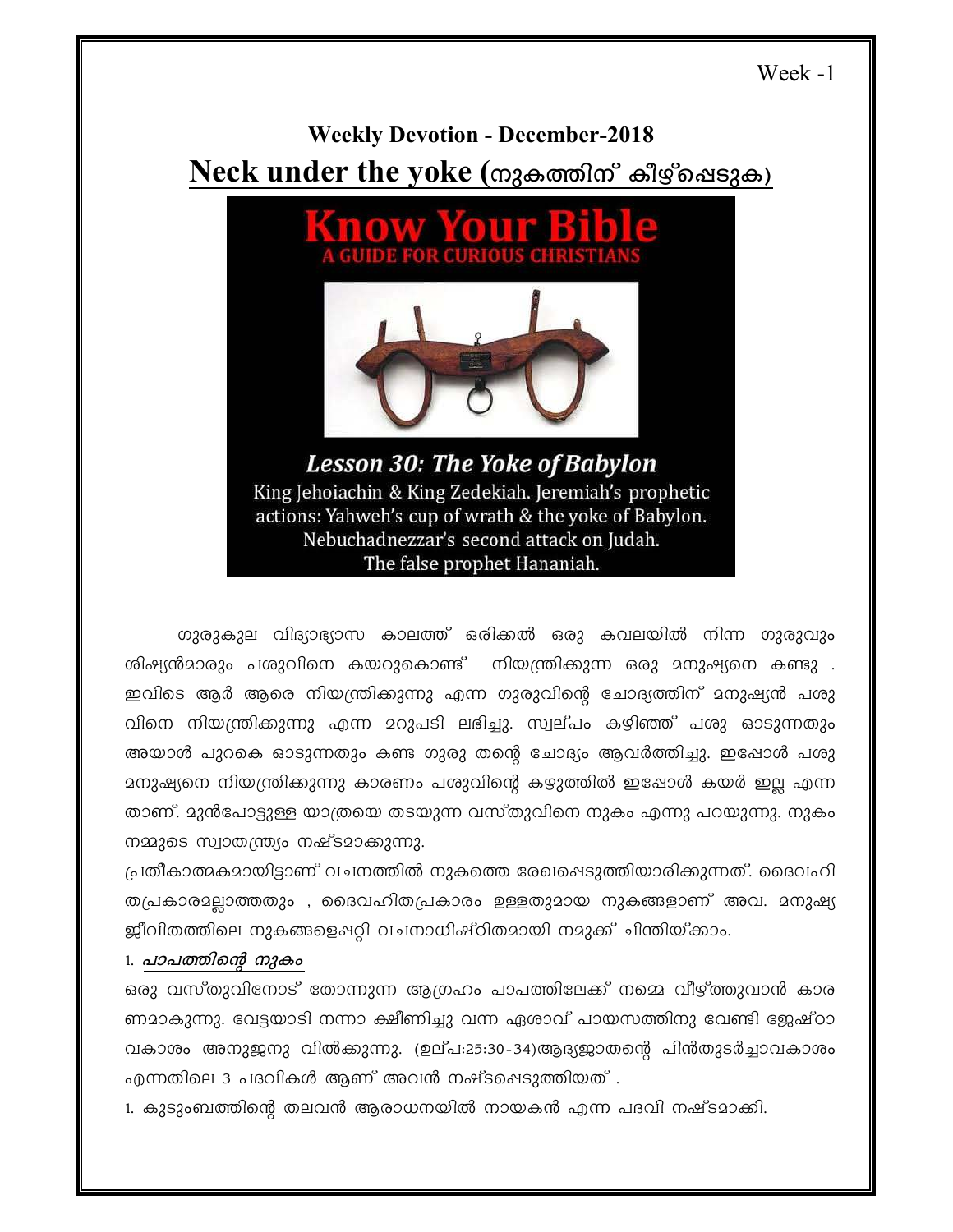2. പിൻതുടർച്ചാവകാശത്തിന്റെ ഇരട്ടിപ്പങ്ക് (ആവ:21:15:17)

3. ദൈവീക വാഗ്ദത്തവും അനുഗ്രഹവും നഷ്ടമാക്കി (ഉല്പ:27:34:35)

പാപ മോചനമെന്ന വീണ്ടെടുപ്പ് പ്രാപിച്ച് ദൈവമക്കളായവർ പാപത്തിന്റെ നുകം വീണ്ടും കഴുത്തിൻ വീണ് ലഭ്യമാക്കേണ്ട സ്വർഗ്ഗീയ നന്മകൾ നഷ്ടമാക്കരുത്. -  $\,$ Read എഫേ: (4:19)

### 2. അടിമത്വത്തിന്റെ നുകം

യിസ്രായേൽ മക്കളുടെ അടിമത്വത്തിന്റെ നുകം ഭാരമുള്ളതാകയാൽ അവർ യഹോവ യോട് നിലവിളിച്ചു എന്ന് വചനം വ്യക്തമാക്കുന്നു.ഈ നുകം കഴുത്തിൽ വീണതിന്റെ കാരണം യാഗത്തിൽ അബ്രഹാമിനു വന്ന പിഴവുമൂലമാണ്. Read:ഉല്പ:(15:12:13) യാഗത്തിലെ പിഴവുകൾ പുതിയ നിയമ ക്രിസ്ത്യാനിക്കും ഭാരമുള്ള നുകമാകും എന്ന് മറക്കരുത്. ദൈവകല്പനകളോട് ഗൗരവം കാണിക്കാത്തതും വചനം ജാഗ്രതയോടെ പഠിക്കുവാൻ വൈമനസ്യം കാട്ടുന്നതും , യഹോവയോട് പിറുപിറുക്കുന്നതും പാപമാ ണ്. ഈ നുകം തകർത്ത് പുറത്തു കൊണ്ടു വന്നതാരാണെന്നും , നുകം ഓടിഞ്ഞാ ലുള്ള മധുരം എന്താണെന്നും ലേവ്യ :(26:11-13) വാക്യങ്ങളിൽ കാണുന്നു.

#### 3. രോഗത്തിന്റെ നുകം

ഈ നുകം സകലതും നശിഷിക്കുന്നതാണെന്ന് വചനം വ്യക്തമാക്കുന്നു. ഏറിയോന്ന് സഹിച്ച് , എല്ലാം വിറ്റ് ചികിത്സിച്ചവൾ , ഭേദം വരാതെ പരവശയായിത്തീർന്നപ്പോൾ യേശുവിനെക്കുറിച്ച് കേട്ടു. (മർക്കോ:6:23-34). യേശുവിന്റെ വസ്ത്രത്തിന്റെ അഗ്രത്തിൽ തൊടുവാൻ കാട്ടിയ ധൈര്യം അവളിലേക്ക് അഭിഷേകത്തിന്റെ ശക്തി ഒഴുക്കി. രോഗ ത്തിന്റെ നുകം ഒടിഞ്ഞ് അവൾ സ്വതന്ത്രയായി. പത്രോസിന്റെ ബന്ധനത്തിന്റെ നുകം തകർക്കുവാൻ ദൂതനെ അയച്ച ദൈവം, നമ്മുടെ സമ്പത്ത് , ആരോഗ്യം ഇവയെ തകർക്കുന്ന നുക കൈകളെ ഒടിക്കണമെങ്കിൽ ശ്രദ്ധയോടുകൂടി. പ്രാർത്ഥന ആവശ്യമാ ണ്. (അഷോ:പ്ര 12:15-8)

## 4. യഹോവ നൽകുന്ന നുകം

''ഒരു വാക്കും വിട്ടുകളയരുത്'' എന്ന യഹോവയുടെ നിർദ്ദേശം ലഭിച്ച യിരെ**മ്യാവ്** തന്നെ ഏല്പിച്ച ജോലി പൂർത്തിയാക്കിയതിന് മരണയോഗ്യൻ എന്ന് പേർ നൽകിയ ജനം പിന്നീട് അവരുടെ വാക്കു തിരുത്തി- യിരെ (26:3,11)ആരെല്ലാം വിട്ടുപോയാലും ദൈവം ഏല്പിച്ച ജോലികൾ പൂർത്തീകരിഷാനുള്ള അനുസരണം നമുക്കുണ്ടോ? യിരെ: 27:2-5 വരെയുള്ള വാക്യങ്ങളിൽ യഹോവ ഒരു നുകവും കയറും വാങ്ങി കഴുത്തിൽ വച്ച് ആരോട് എന്തെല്ലാം പറയണമെന്ന് ആവശ്യപ്പെടുന്നു. തന്റെ മഹാശക്തി കൊണ്ടും നീട്ടിയ ഭുജം കൊണ്ടും സകലവും സൃഷ്ടിച്ചവൻ നാം ഒരു പ്രത്യേക നുകത്തിന് കീഴ്ചെ ടുവാൻ ആവശ്യപ്പെട്ടാൽ അത് അനുസരിച്ചേ മതിയാകുകയുള്ളൂ. അപ്രകാരം അനുസ രിക്കുന്നവർക്ക് ഉണ്ടാകുന്ന നന്മ എന്തെല്ലാമെന്ന് യിരെ:27:11 ൽ കാണുന്നു. അതു പോലെ ഭോഷ്ക്കിന്റെ പ്രവാചകൻമാരുടെ വാക്കുകേട്ട് നുകത്തിന് കഴുത്ത് കീഴ്പ്പെടു ത്താത്തവർക്ക് വരുന്ന ശിക്ഷ യിരെ:(27:8-10) വരെയുള്ള ഭാഗത്ത് കാണാവുന്നതാണ്.